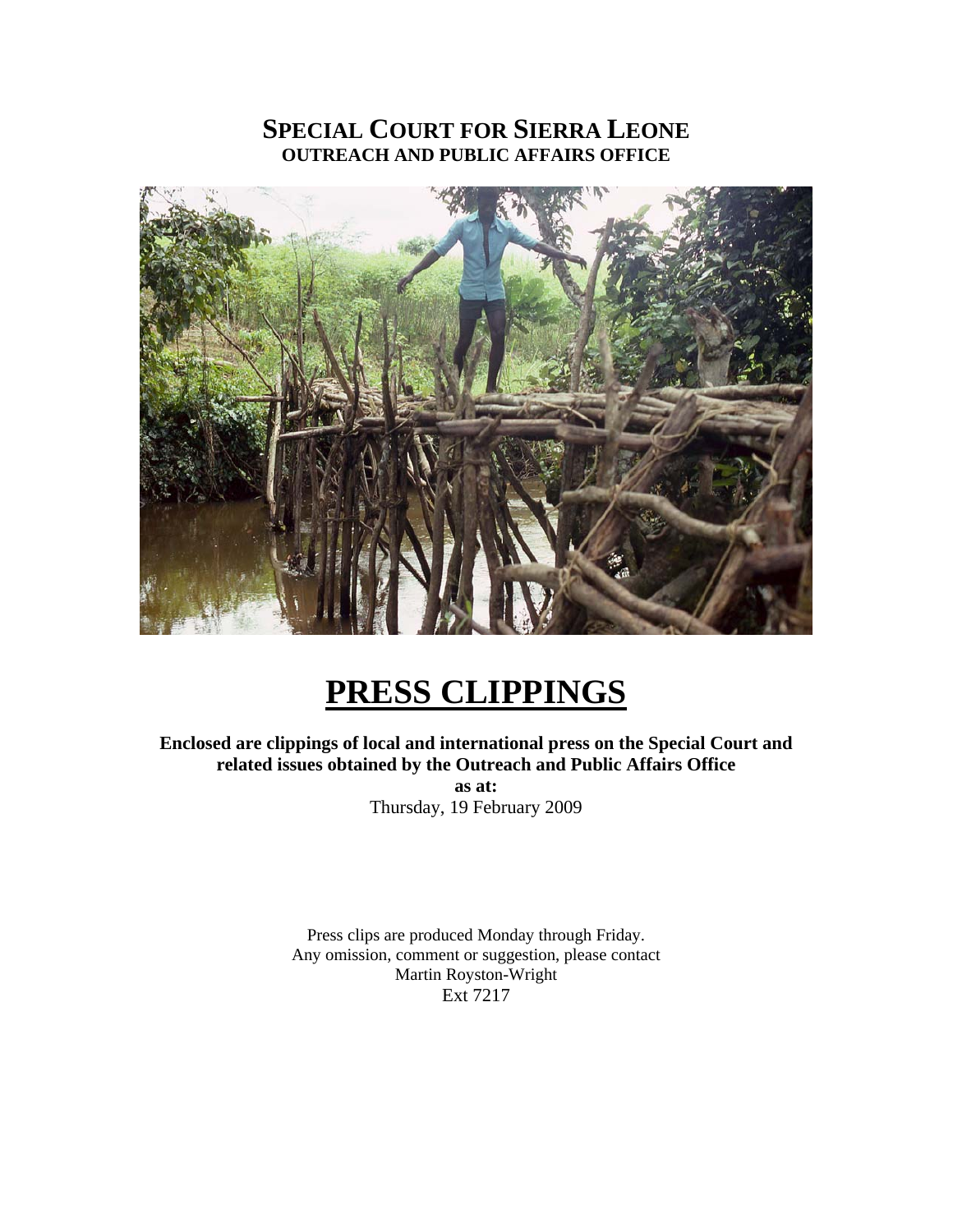| <b>Local News</b>                                                |           |
|------------------------------------------------------------------|-----------|
| Peter Andersen Honoured / Awoko                                  | Page 3    |
| <b>International News</b>                                        |           |
| UNMIL Public Information Office Complete Media Summaries / UNMIL | Pages 4-6 |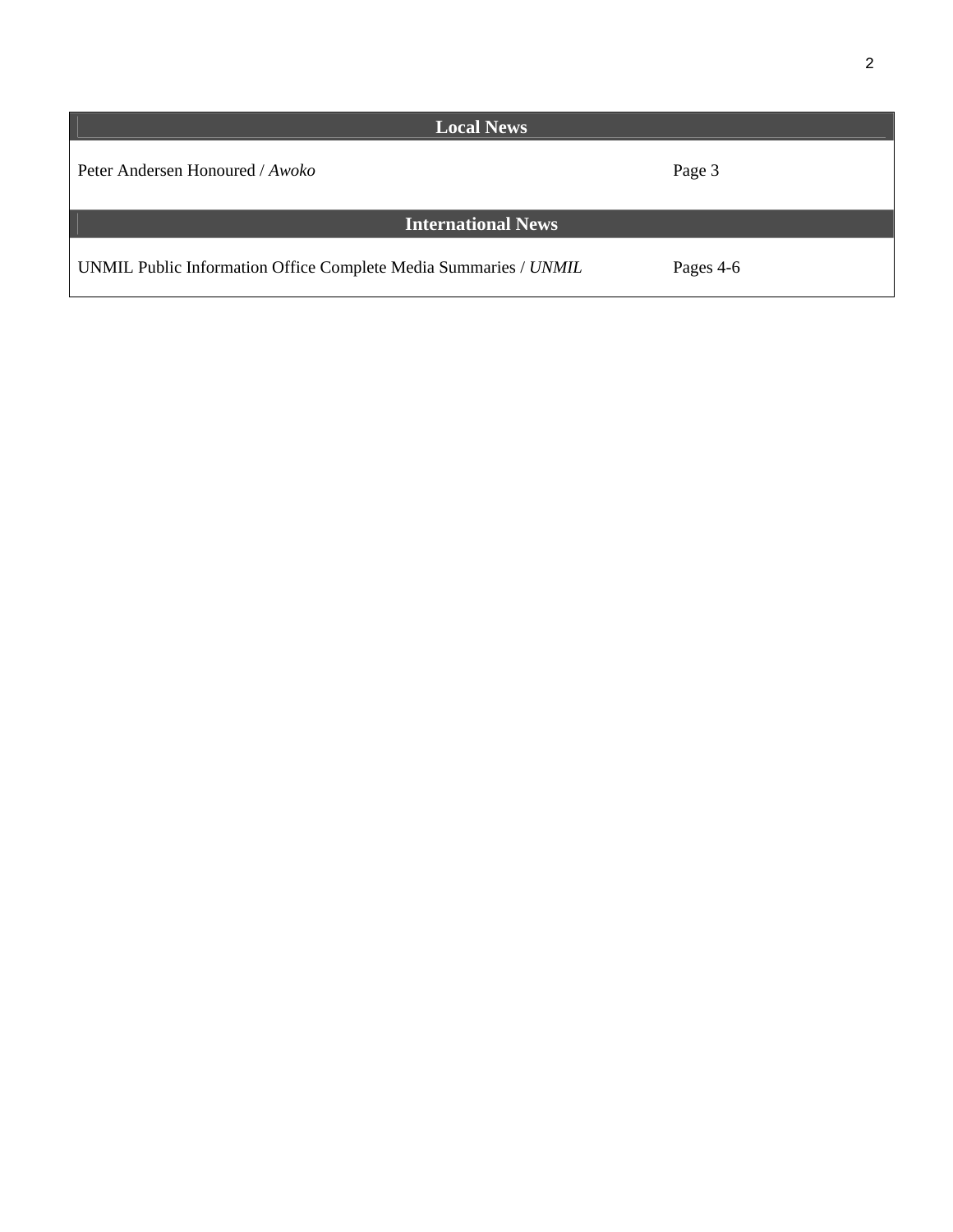### Awoko Thursday, 19 February 2009

# the award "lightly or on a advocated for Sierra Leone with

**By Umaru Fofana Tor only the second** time in its history, the US-based group Friends of Sierra Leone (FOSL) have awarded their Lifetime Distinguished Membership Award to Peter Andersen. Andersen owns and operates what many believe to be the richest and most authoritative website on Sierra Leone, a country where he works as head of the public affairs section of the UNbacked Special war crimes Court and had worked as a Peace Corp volunteer.

"We are honored to bestow upon Peter C Andersen the ... Lifetime Distinguished Membership Award in recognition of your dedication and significant contribution to the culture and development of Sierra Leone" the citation, signed by the group's president Peggy Murrah, reads in part and continues that the recipient has "exceeded the standard".



Jeff Hall (Returned Peace Corps Voluntees) presenting the award to Peter Andersen on behalf of Friends of Sierra Leone.

At the ceremony which took place in Minneapolis and also attended by Peter's Sierra Leonean wife and their son, the citation was read out

presented the award to Mr by Jeff Hall, who has raised tens of thousands of Andersen on behalf of dollars to rebuild his Peace FOSL. Corps village in Kailahun District, before he the FOSL does not bestow

The citation goes on that

regular basis" saying Mr Andersen should have received it years ago given his "renowned website that is considered the authoritative resource for matters concerning Sierra Leone - particularly during the civil war-and your availability to anvone" researching on the country.

The Friends of Sierra Leone was originally founded by returned Peace Corps volunteers from Sierra Leone in the Washington, DC area and quickly expanded both geographically and in membership. The current vice president is a Sierra Leonean.

The group has

US lawmakers, especially for the return of Peace Corps. It also has funded a number of development projects, and individual members have been active in such projects as well among them 9 schools built around the country by a couple of returned Peace Corps volunteers. When he was a Senator, the current US president, Barack Obama urged for the resumption of Peace Corps activities in Sierra Leone to help develop the country.

Reacting to the award, Peter Andersen expressed happiness saying "It is the greater honour because those who conferred the award are themselves people who have given much to Sierra Leone, in good times and bad times for the country, over many years."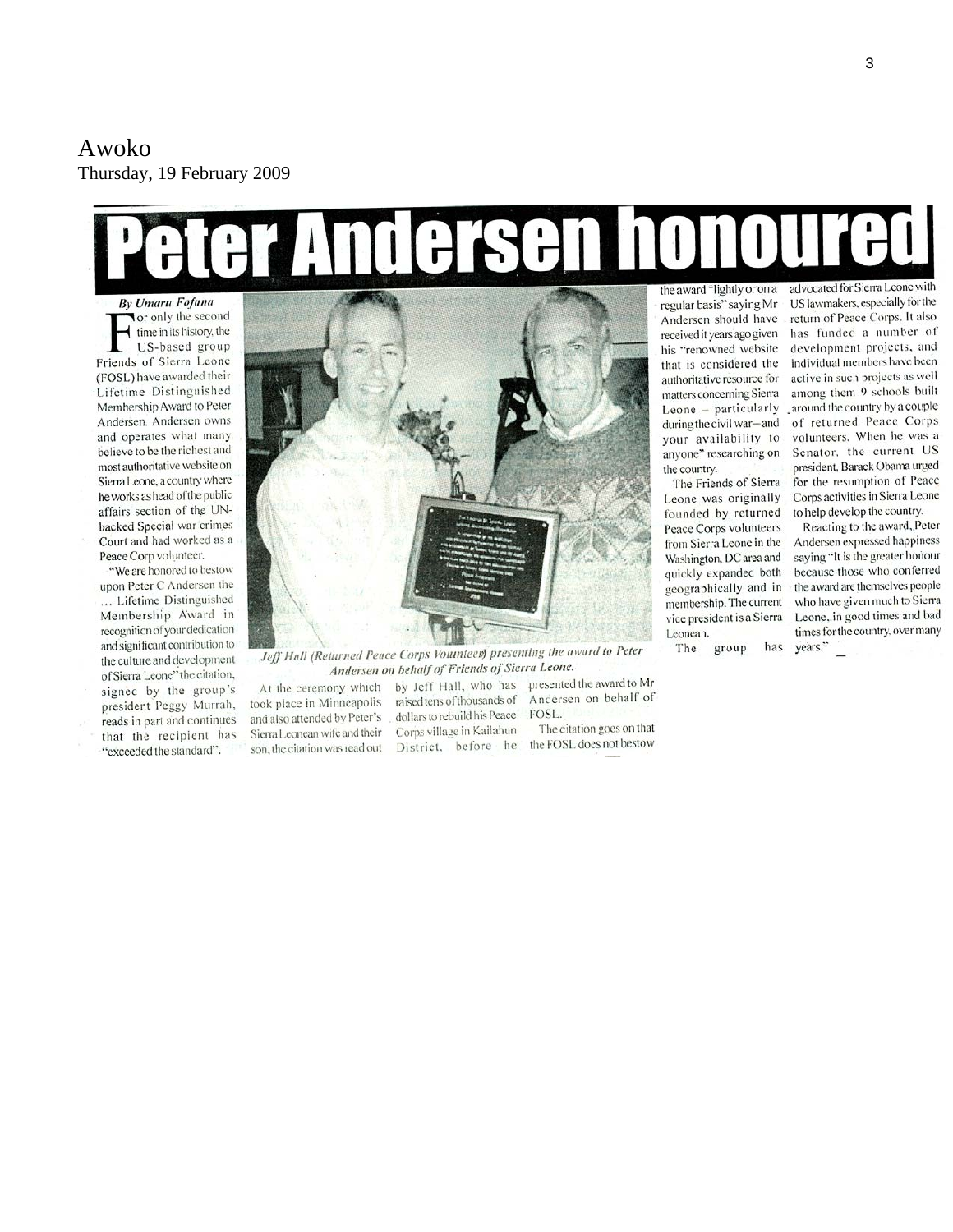

United Nations Mission in Liberia (UNMIL)

#### **UNMIL Public Information Office Complete Media Summaries 18 February 2009**

*[The media summaries and press clips do not necessarily represent the views of UNMIL.]* 

#### **Newspaper Summary**

#### **UN Boss Praises Liberia for making strides in its Efforts to Reduce Poverty**  (The Daily Graphic)

- The UN Secretary-General Ban Ki-moon said has lauded Liberia for making in slashing poverty, but said significant challenges still remain in meeting security benchmarks for the country, still recovering from a brutal 14-year-long civil war.
- Since last August, Liberia has continued to make "steady progress" towards achieving its four-pronged poverty reduction strategy which focuses on security, economic recovery, rule of law and infrastructure and basic services, Mr. Ban wrote in his latest report to the Security Council on the United Nations Mission in Liberia (UNMIL), calling for international partners to continue supporting Liberia, especially in its efforts to curb poverty.

#### **Couple Plead 'not guilty' to Murder Charge**

(The Informer, Heritage, National Chronicle, The Inquirer)

• Hans Williams and his fiancée, Mardea Paykue, charged with murder in connection with the death of 13-year old Angel Togba on Tuesday pleaded 'not guilty' to the charge. The two defendants made the plead at the Criminal Court "A" at the Temple of Justice in Monrovia after the clerk of the court read the indictment charging both of them with murder. "I am not guilty, the Minister of Justice lied on me," Hans reportedly said in an aggressive mood Tuesday.

#### **Fire Razes UN Ambulance in Monrovia**

(The News)

• [Sic:] A United Nations ambulance with occupants burnt down beyond recognition on Tuesday afternoon on the Burshrod Island in Monrovia. Several Ghanaian peacekeepers serving in the UN Mission in Liberia (UNMIL) were seen tactically jumping out from the blazing ambulance. Authorities of UNMIL are yet to comment on the incident as there were no reports of casualties.

#### **Radio Summary**

#### **Local Media – Star Radio** *(News culled from website at 12:00pm)*  **Liberia Renews Relations with Gulf Nations**

• There has been a major breakthrough towards efforts aimed at re-establishing diplomatic relationship between Liberia and countries in the Gulf. His Highness Sheikh Hamad bin Khalifa Al-Thani, has accepted a request by Liberian President Ellen Johnson Sirleaf for the setting up of a diplomatic mission in Qatar.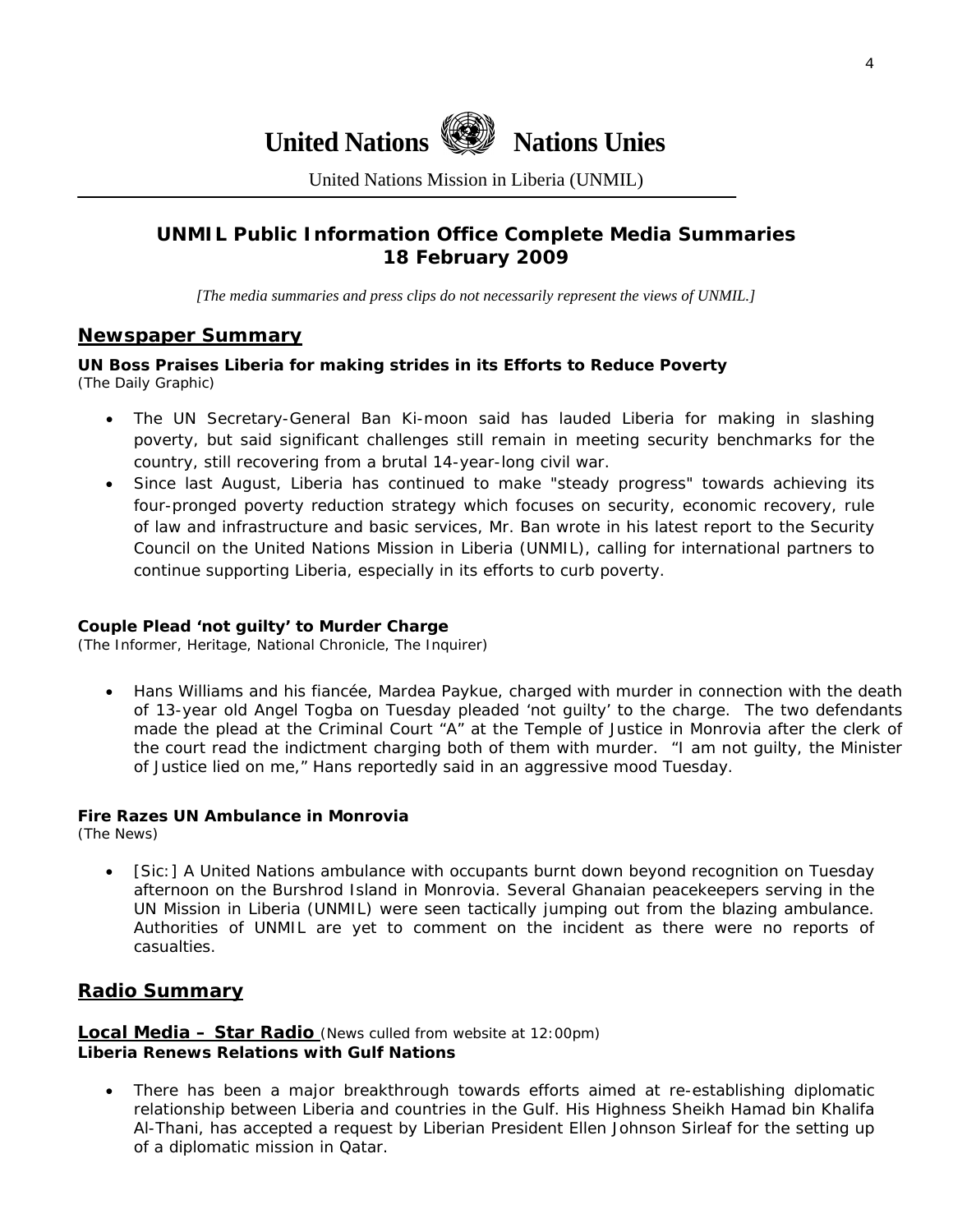- An Executive Mansion dispatch from Doha, says the decision was reached Tuesday, during a meeting between President Johnson Sirleaf and the Emir of the State of Qatar, held at the Al Wajbah Palace, the official residence of the Emir.
- A Liberian delegation is to travel to Qatar in three weeks to commence formal arrangements for the setting up of the diplomatic mission. The Mission, when open, will seek to foster Liberia's interest in the region and provide the basis for renewed collaboration between Liberia and states in the Gulf.
- Relations between Liberian and the Asian Gulf States suffered a serious setback prior to the ascendency of the Ellen Johnson Administration more than three years ago, owing to reports of unwholesome activities by some Liberian envoys accredited to the region, viewed by authorities as incompatible with their diplomatic statuses.

*(Also reported on Truth FM, Radio Veritas, Sky FM, and ELBC)* 

#### **Health Ministry Launches Food Safety Campaign**

- The Health and Social Welfare Ministry has launched the National Food Safety Advocacy and Awareness Campaign in the country.
- The Coordinator for Food Safety Campaign at the ministry said, the campaign is intended to sensitize the public on the handling of food.
- Mr. Francis Tamba said the campaign also focuses on the preparation and consumption of food.
- He noted poor preparation and handling of food are sometimes responsible for most common diseases in the country.
- At the official launch of the campaign at the Rally Time Market Tuesday, Mr. Tamba said the campaign would be taken to every community.

#### **West African Media Executives meet in Accra**

- Media executives from West Africa are to meet in Accra, Ghana Wednesday to finalize preparations for the establishment of the West Africa Media Development Fund.
- The two-day Stakeholders Consultative Roundtable is being organized by the Media Foundation for West Africa with support from Free Voice, a Dutch media support group.
- The Station Manager of Star Radio, James Morlu has been invited to attend the forum.
- A statement issued by the Media Foundation said the opening ceremony will be chaired by Haruna Iddrisu, Ghana's Minister of Communications.
- The foundation said the Media Development Fund project, when operational, will address financial challenges of the private and independent media in West Africa.
- It would provide eligible institutions loans and investments facilities.
- The Executive Director of the Media Foundation said the place and role of free media in democratization and national development are not debatable issues anymore.
- Prof. Kwame Karikari however, observed economic threats to the sustenance of independent media in West Africa tend to subvert the media's vital role, and democracy as well.

#### **Female Superintendents Upset with Lawmakers over action against Internal Affairs Minister**

- A group of female superintendents are upset over a fine imposed on Internal Affairs Minister Ambulai Johnson by the House of Representatives to pay more than L\$4,000 and restitute US\$7200 withdrawn from the County Development Fund of Grand Cape Mount to settle the rent of a superintendent.
- The superintendent [including Grand Cape Mount Catherine Khasu, Grand Bassa Julia Duncan Cassel and Montserrado County Beauty Barcon] - viewed the lawmakers' action to fine the